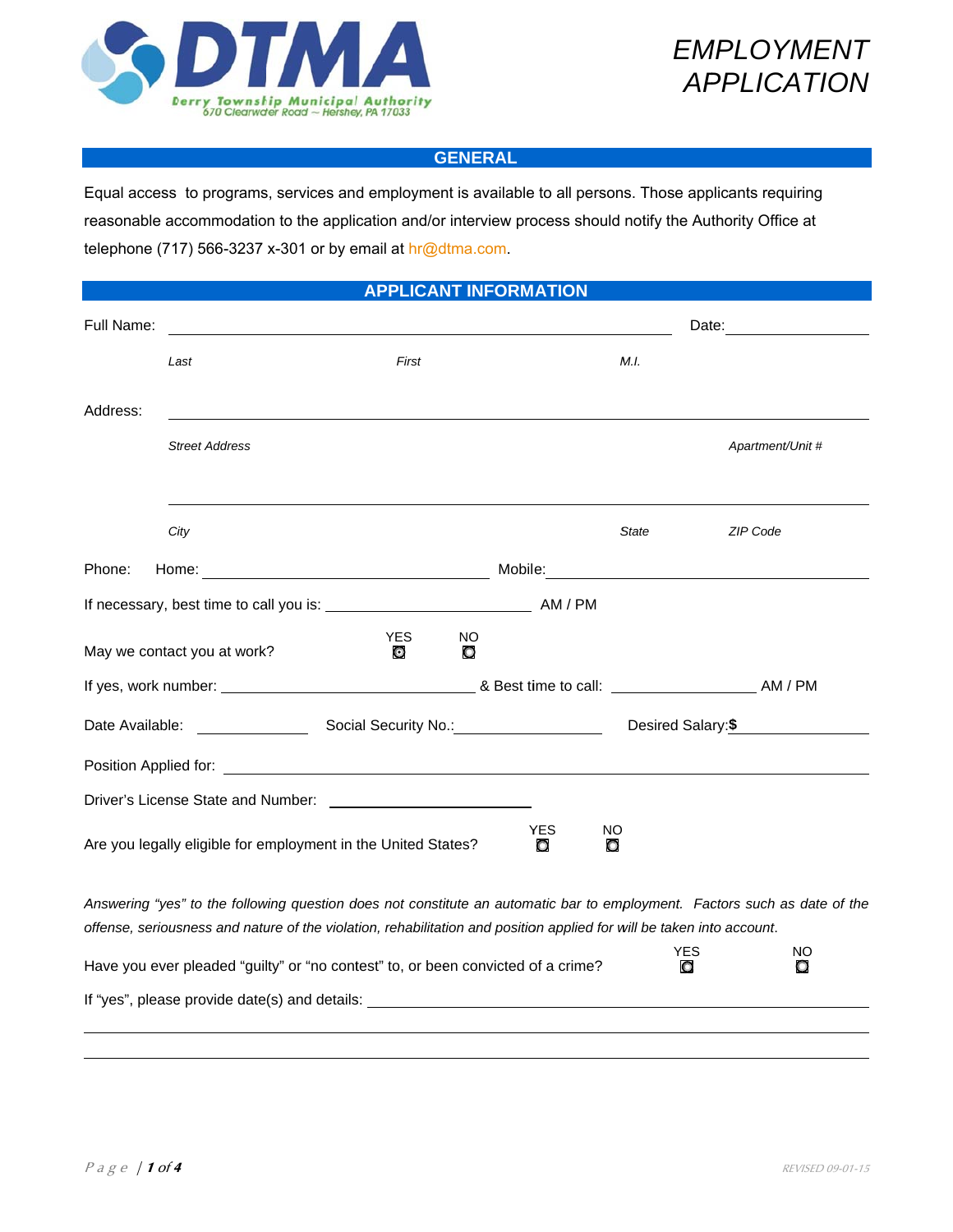| <b>EDUCATION</b>                                                                                                                                                                                                                             |                                          |                                                                                                                                                                                                                                |  |  |  |
|----------------------------------------------------------------------------------------------------------------------------------------------------------------------------------------------------------------------------------------------|------------------------------------------|--------------------------------------------------------------------------------------------------------------------------------------------------------------------------------------------------------------------------------|--|--|--|
| High School:                                                                                                                                                                                                                                 |                                          |                                                                                                                                                                                                                                |  |  |  |
| Do you possess a high school diploma or GED?                                                                                                                                                                                                 | <b>YES</b><br>NO.<br>O<br>O              |                                                                                                                                                                                                                                |  |  |  |
|                                                                                                                                                                                                                                              |                                          |                                                                                                                                                                                                                                |  |  |  |
| YES.<br>NO.<br>Did you graduate?<br>O<br>O                                                                                                                                                                                                   |                                          |                                                                                                                                                                                                                                |  |  |  |
| Other:                                                                                                                                                                                                                                       |                                          |                                                                                                                                                                                                                                |  |  |  |
| <b>YES</b><br>NO.<br>Did you graduate?<br>$\circ$<br>O                                                                                                                                                                                       |                                          |                                                                                                                                                                                                                                |  |  |  |
| <b>Contract Contract Contract Contract Contract Contract Contract Contract Contract Contract Contract Contract Co</b>                                                                                                                        | <b>MOST RECENT OR CURRENT EMPLOYMENT</b> |                                                                                                                                                                                                                                |  |  |  |
| Company:<br>Address:                                                                                                                                                                                                                         |                                          |                                                                                                                                                                                                                                |  |  |  |
|                                                                                                                                                                                                                                              |                                          |                                                                                                                                                                                                                                |  |  |  |
| Job Title:                                                                                                                                                                                                                                   | Starting Salary: \$                      | Ending Salary: \$                                                                                                                                                                                                              |  |  |  |
|                                                                                                                                                                                                                                              |                                          |                                                                                                                                                                                                                                |  |  |  |
| From:                                                                                                                                                                                                                                        |                                          | Reason for Leaving:<br><u>Neason</u> for Leaving:                                                                                                                                                                              |  |  |  |
| May we contact your previous supervisor for a reference?                                                                                                                                                                                     | <b>YES</b><br>NO<br>O<br>O               |                                                                                                                                                                                                                                |  |  |  |
|                                                                                                                                                                                                                                              | <b>PREVIOUS EMPLOYMENT</b>               |                                                                                                                                                                                                                                |  |  |  |
| Company:<br><u> 1989 - Johann John Stoff, deutscher Stoffen und der Stoffen und der Stoffen und der Stoffen und der Stoffen un</u>                                                                                                           |                                          |                                                                                                                                                                                                                                |  |  |  |
| Address:                                                                                                                                                                                                                                     |                                          | Supervisor: 2000                                                                                                                                                                                                               |  |  |  |
| Job Title:                                                                                                                                                                                                                                   | Starting Salary: \$                      | Ending Salary: \$                                                                                                                                                                                                              |  |  |  |
|                                                                                                                                                                                                                                              |                                          |                                                                                                                                                                                                                                |  |  |  |
| From:<br><b>To:</b> the contract of the contract of the contract of the contract of the contract of the contract of the contract of the contract of the contract of the contract of the contract of the contract of the contract of the cont |                                          | Reason for Leaving: The contract of the contract of the contract of the contract of the contract of the contract of the contract of the contract of the contract of the contract of the contract of the contract of the contra |  |  |  |
| May we contact your previous supervisor for a reference?                                                                                                                                                                                     | <b>YES</b><br><b>NO</b><br>O<br>$\circ$  |                                                                                                                                                                                                                                |  |  |  |
| $\mathcal{L}^{\text{max}}_{\text{max}}$ and $\mathcal{L}^{\text{max}}_{\text{max}}$ and $\mathcal{L}^{\text{max}}_{\text{max}}$                                                                                                              | <b>PREVIOUS EMPLOYMENT</b>               |                                                                                                                                                                                                                                |  |  |  |
| Company:                                                                                                                                                                                                                                     |                                          |                                                                                                                                                                                                                                |  |  |  |
| Address:                                                                                                                                                                                                                                     |                                          | Supervisor: Supervisor:                                                                                                                                                                                                        |  |  |  |
| Job Title:                                                                                                                                                                                                                                   | Starting Salary: \$                      | Ending Salary: \$                                                                                                                                                                                                              |  |  |  |
|                                                                                                                                                                                                                                              |                                          |                                                                                                                                                                                                                                |  |  |  |
| From:<br>$\overline{\phantom{a}}$ To: $\overline{\phantom{a}}$                                                                                                                                                                               |                                          | Reason for Leaving: Management Control of the Reason for Leaving: Management Control of the Reason of the Real                                                                                                                 |  |  |  |
| May we contact your previous supervisor for a reference?                                                                                                                                                                                     | <b>YES</b><br><b>NO</b><br>O<br>O        |                                                                                                                                                                                                                                |  |  |  |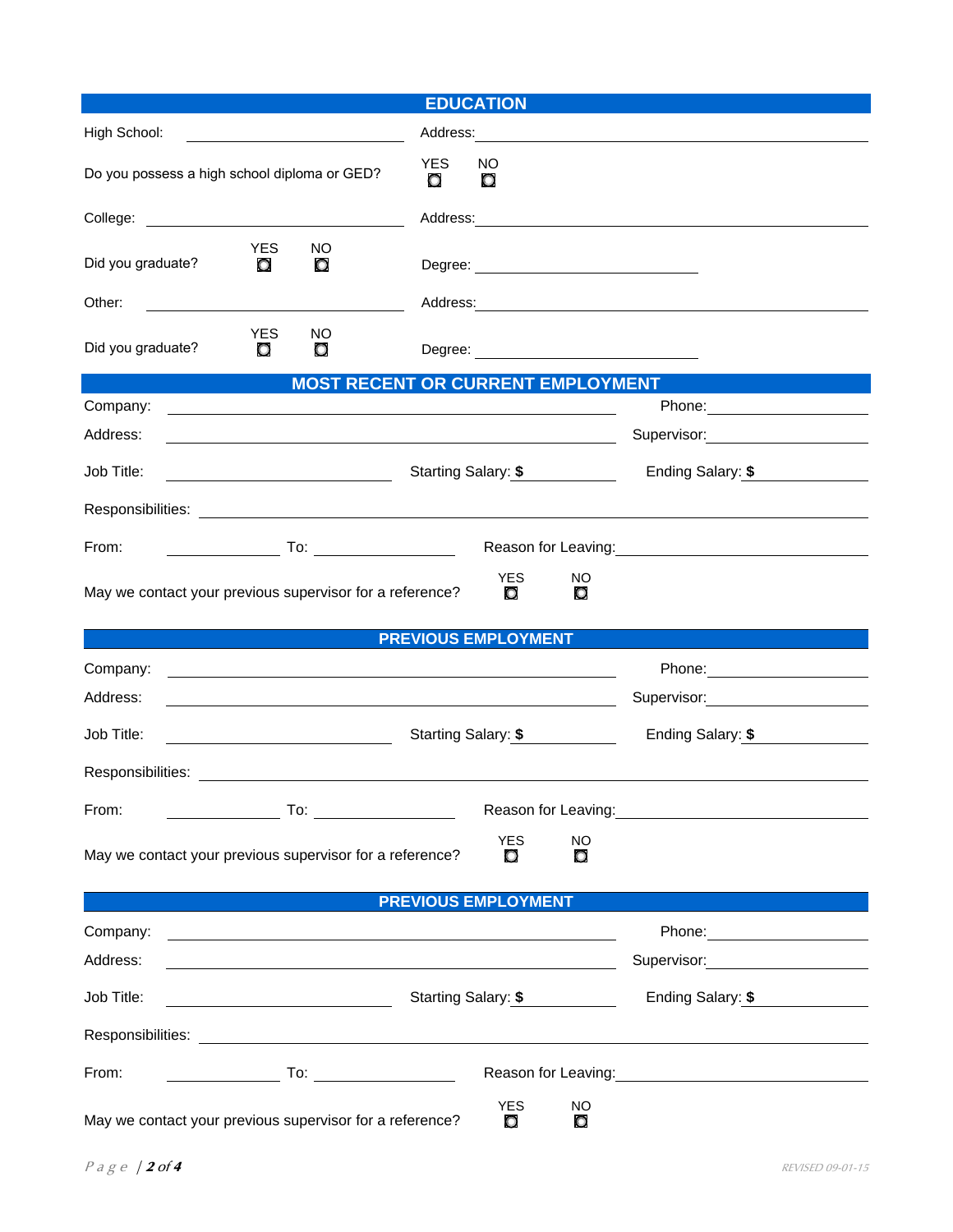#### **PREVIOUS EMPLOYMENT**

| Company:          |                                                                                         |                     |          | Phone:              |  |
|-------------------|-----------------------------------------------------------------------------------------|---------------------|----------|---------------------|--|
| Address:          |                                                                                         |                     |          | Supervisor:         |  |
| Job Title:        |                                                                                         | Starting Salary: \$ |          |                     |  |
| Responsibilities: |                                                                                         |                     |          |                     |  |
| From:             | To: ________________                                                                    |                     |          | Reason for Leaving: |  |
|                   | May we contact your previous supervisor for a reference?                                | <b>YES</b><br>O     | NO.<br>O |                     |  |
|                   |                                                                                         |                     |          |                     |  |
|                   | COMMENTS, including an explanation of any gaps in employment: _________________________ |                     |          |                     |  |
|                   |                                                                                         |                     |          |                     |  |
|                   |                                                                                         |                     |          |                     |  |

## **REFERENCES**

*Please list the names and telephone numbers of three business/work references who are NOT related to you and are NOT previous supervisors. If not applicable, list three personal references who are NOT related to you.* 

| Full Name: |                                                                                                                                | Relationship: _________                    |
|------------|--------------------------------------------------------------------------------------------------------------------------------|--------------------------------------------|
| Company:   | Phone:<br><u> 1980 - Jan Samuel Barbara, martin a shekara tsara 1980 a Tanzania.</u>                                           |                                            |
| Address:   | <u> 1980 - Andrea Andrewski, fransk politik (d. 1980)</u>                                                                      |                                            |
|            |                                                                                                                                |                                            |
| Full Name: | <u> 1989 - Andrea Station Barbara, amerikan personal (h. 1989)</u>                                                             | Relationship: \\square\\sqrt{\math{\smat}} |
| Company:   | Phone:<br><u> 1989 - Johann Stein, mars an deus Amerikaansk kommunister (</u>                                                  |                                            |
| Address:   |                                                                                                                                |                                            |
|            |                                                                                                                                |                                            |
| Full Name: | Relationship:                                                                                                                  |                                            |
| Company:   | Phone:<br><u> 1980 - Jan Stein Stein Stein Stein Stein Stein Stein Stein Stein Stein Stein Stein Stein Stein Stein Stein S</u> |                                            |
| Address:   |                                                                                                                                |                                            |

# **MILITARY SERVICE**

| Did you receive an honorable or general discharge? | YES.<br>$\circ$ | NO.<br>$\circ$ |
|----------------------------------------------------|-----------------|----------------|

Branch: \_\_\_\_